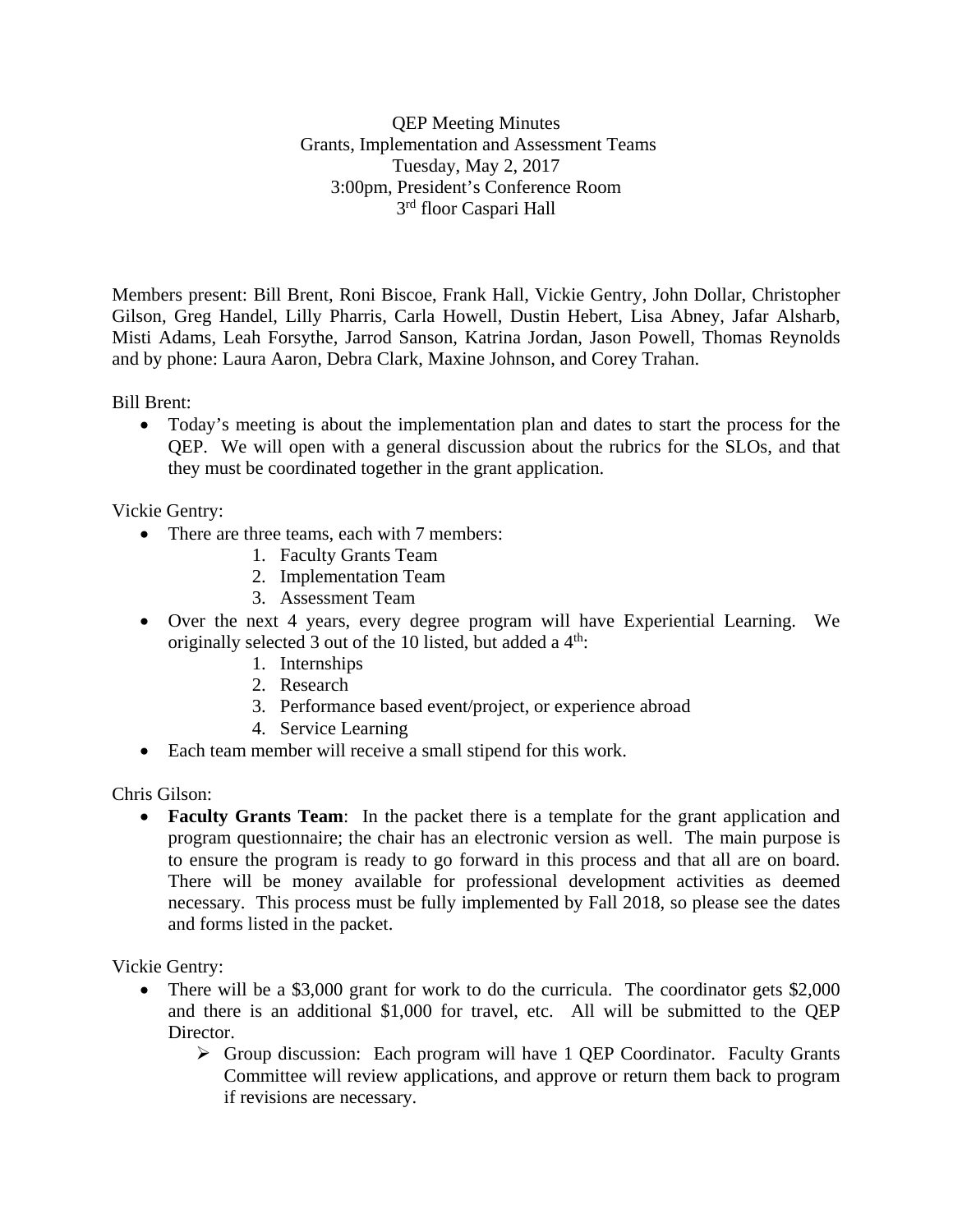• The budget is a concern, but answers will unfold as we go through the process.

Bill Brent:

- The next meeting will be Tuesday, May 9, 2017, at 3pm in the Henderson Conference Room.
	- $\triangleright$  Group discussion: Debra Clark: Rad Sciences is a pilot program. When will we get our feedback from the surveys? We are still collecting the data, maybe the first of June.
- I have a hard copy and an electronic copy of the draft of the QEP book if anyone is interested.

Vickie Gentry:

- Since the QEP book is not complete, and still a work in progress, it cannot be on the QEP website yet.
- **Implementation Team**: Each program is adding a capstone experience. We must use the "Eight Principles of a Good Practice," which is in your packet, and we must show that we are meeting these principals.
	- $\triangleright$  Group discussion: The Implementation Team will review all the curricula by using the rubric. These activities must be complete and approved before submitting to the CRC. We will need a template or a check list to spell out how this course will be meeting the Experiential Learning rubric. The Implementation Team will then be able to use a standard form when reviewing each program. Maybe at least 50% need to be at a level three. One of the responsibilities of the Implementation Team will be to send the form back for revision if it doesn't meet the established benchmark.

Chris Gilson:

- Please review the timelines established for each of the three teams; this is important. Deadlines must be met to facilitate submissions to CRC. If CRC doesn't approve, there will be an emergency CRC meeting requested/called to review revised proposals.
	- $\triangleright$  Group discussion: Is the Implementation Team adding service learning as a formal requirement? Service learning will be encouraged throughout all of the programs. We have the impression that many programs are already doing this, but that service learning will have to be linked to the individual program with intent for the career and tied to the QEP. Data related to service learning has not been collected since 2012, however, a process to collect these data has been reestablished.

Vickie Gentry:

- The SACS on-site team kept asking what are we doing to prepare the students for the capstone course? They kept suggesting service learning to prepare the students along the way for the capstone. We can also use internships, etc.
- There will be students named to the 3 teams. A list of all of the teams will be sent to all

Katrina Jordan discussed the Implementation Team:

• We have direct and indirect assessments in place.